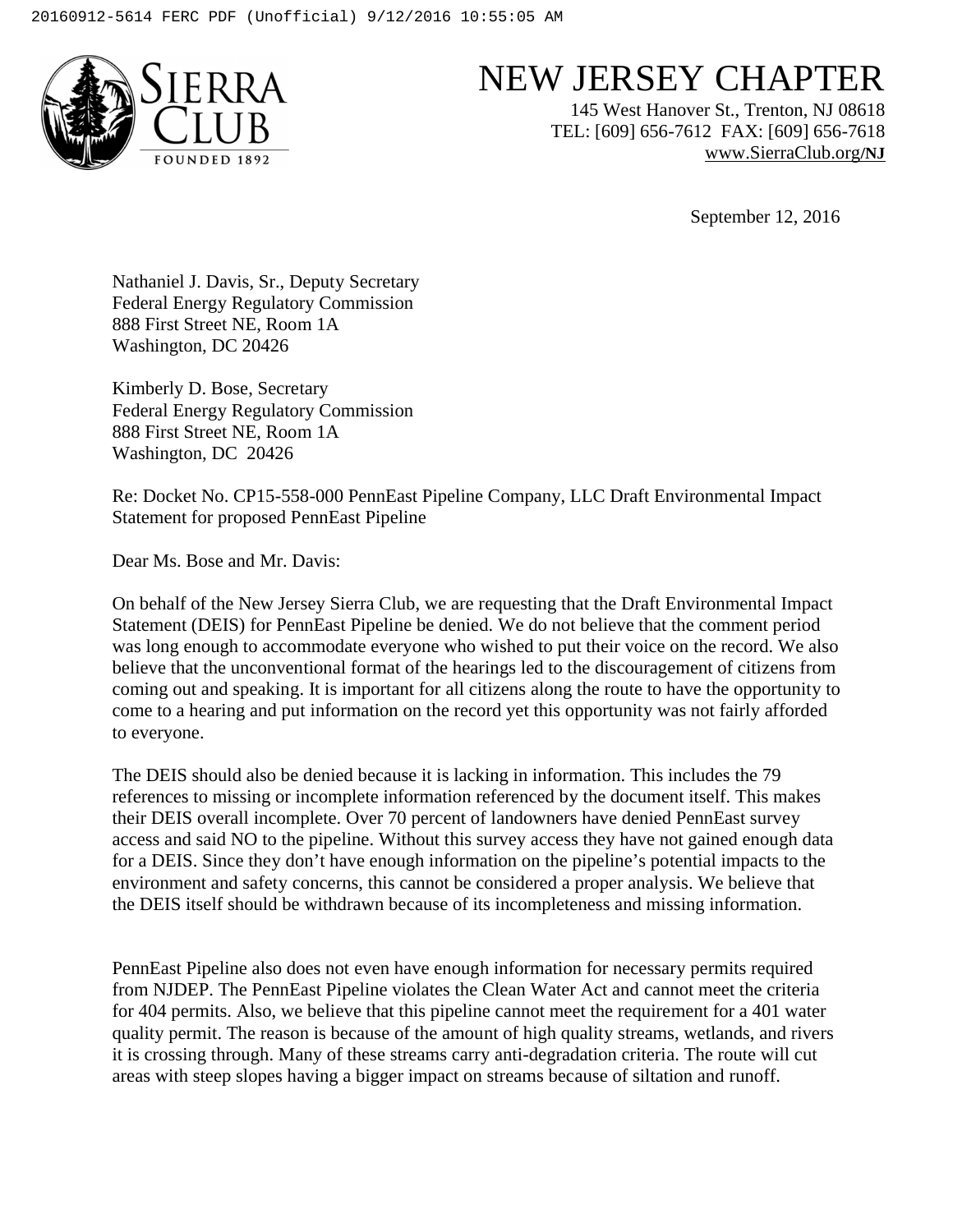

## NEW JERSEY CHAPTER

145 West Hanover St., Trenton, NJ 08618 TEL: [609] 656-7612 FAX: [609] 656-7618 www.SierraClub.org**/NJ**

PennEast would cut an ugly scar through our communities and environmentally sensitive areas. They note significant impacts without specifying what they are. They also state that they can mitigate for those impacts. However, if we don't know what those impacts are, how can we know if you can mitigate for them? The DEIS for the project itself is incomplete and does not provide information supporting the pipeline's ability to obtain necessary permits. Most importantly, the people of the Valley were deprived of their right to speak out against it in the typical manner. For all of these reasons listed, we believe that this DEIS for PennEast Pipeline should be denied.

Please see our previous comments on the record for more information. If you have any questions or would like to discuss this matter further, please feel free to call me at (609) 558-9100.

Sincerely,<br> $\int e^{\frac{1}{2}} | \sqrt{x} \sqrt{y} |$   $\int dt d\theta$ 

Jeff Tittel Director, New Jersey Sierra Club